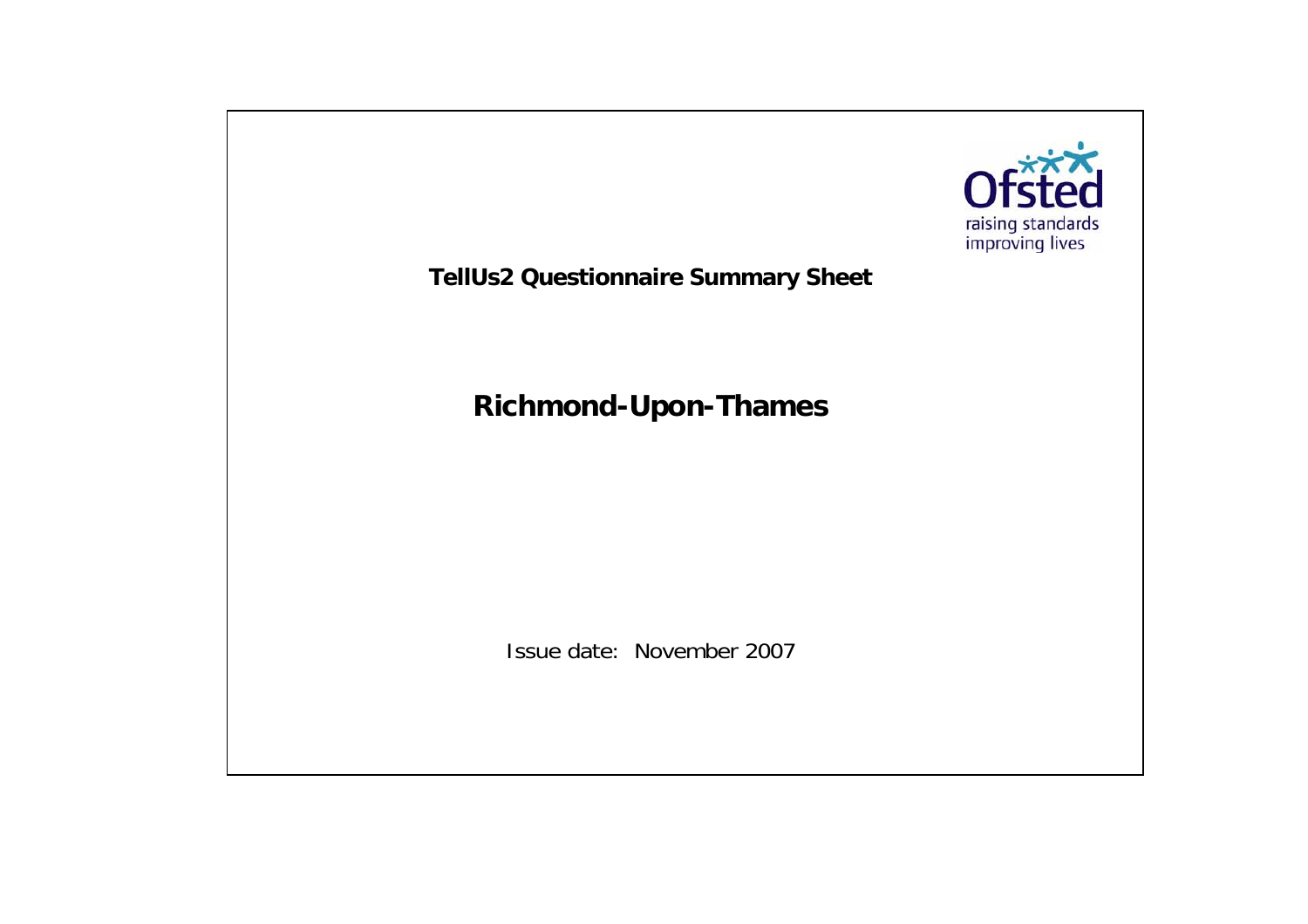### **Tellus2 Survey**

The TellUs2 survey was a survey of children and young people across England, asking their views about their local area, and including questions covering the five Every Child Matters outcomes. The survey was carried out in Spring 2007. A sample of schools were selected within each local authority, spread across the different types of schools in each area. The schools were then provided with guidance detailing how to select pupils to take part within the school.

This summary presents the questions in the same way they were presented to respondents. The questions were developed through cognitive testing with children, to ensure they understood the questions and answered them in a meaningful way. This means that some of the questions may not give data consistent with 'standard' definitions, for example, self-defining a disability.

The responses from the survey were weighted to ensure that the summary data at local authority and national level is representative of the population of Year 6, 8 and 10 children within that area in terms of the following characteristics: gender, age, proportion of children eligible for free school meals in the school (as a proxy for deprivation) and type of school. Population data for 2006 from the Pupil Level Annual School Census (PLASC) was used to derive the weights, and the number of children attending Pupil Referral Units is obtained from the 2006 School Level Annual School Census (SLASC).

### **The summary report**

The summary report provides data for the selected questions at local authority level and national level. Where insufficient numbers of pupils or schools took part in a local authority, their results aren't presented at local authority level. Where there are insufficient responses in one age group, the local authority summary report excludes this age group only. Results have been reported for a local authority wherever possible, where there are sufficient responses to provide some useful evidence. However, in some cases the response rate is relatively low. This should be taken into account when interpreting the results. All responses are included in the national data.

### Sample characteristics (Section 1: About you)

This section gives details of the demographic characteristics of respondents to the survey (i.e. unweighted sample information). The rest of the survey data has been weighted, to adjust for any disproportionality between the sample and the population.

### The five Every Child Matters Outcome sections (2: Be healthy, 3: Stay safe, 4: Enjoy and achieve, 5: Make a positive contribution, 6: Achieve economic well-being)

Data at local authority level within these sections of the report has been weighted to take account of differences from our sample population to the local authority population in terms of gender, age, type of school and free school meals eligibility (as a proxy for deprivation).

Where there is a significant difference between the local authority figure and the national figure, the figure is highlighted bold. This will indicate that the result obtained by this analysis is significantly different to the national average (at the 95% level). Where it is clear that there is a positive or negative outcome of the significant difference between the local authority figure and the national figure, the figure is highlighted either red or green. Local authorities with incomplete weighted data for all year groups have not had significance testing applied. This is due to the unequal basis of comparison between the local authority and national figures.

Questions which were only asked of secondary school children are identified after the question as such (YEAR 8 & 10 ONLY).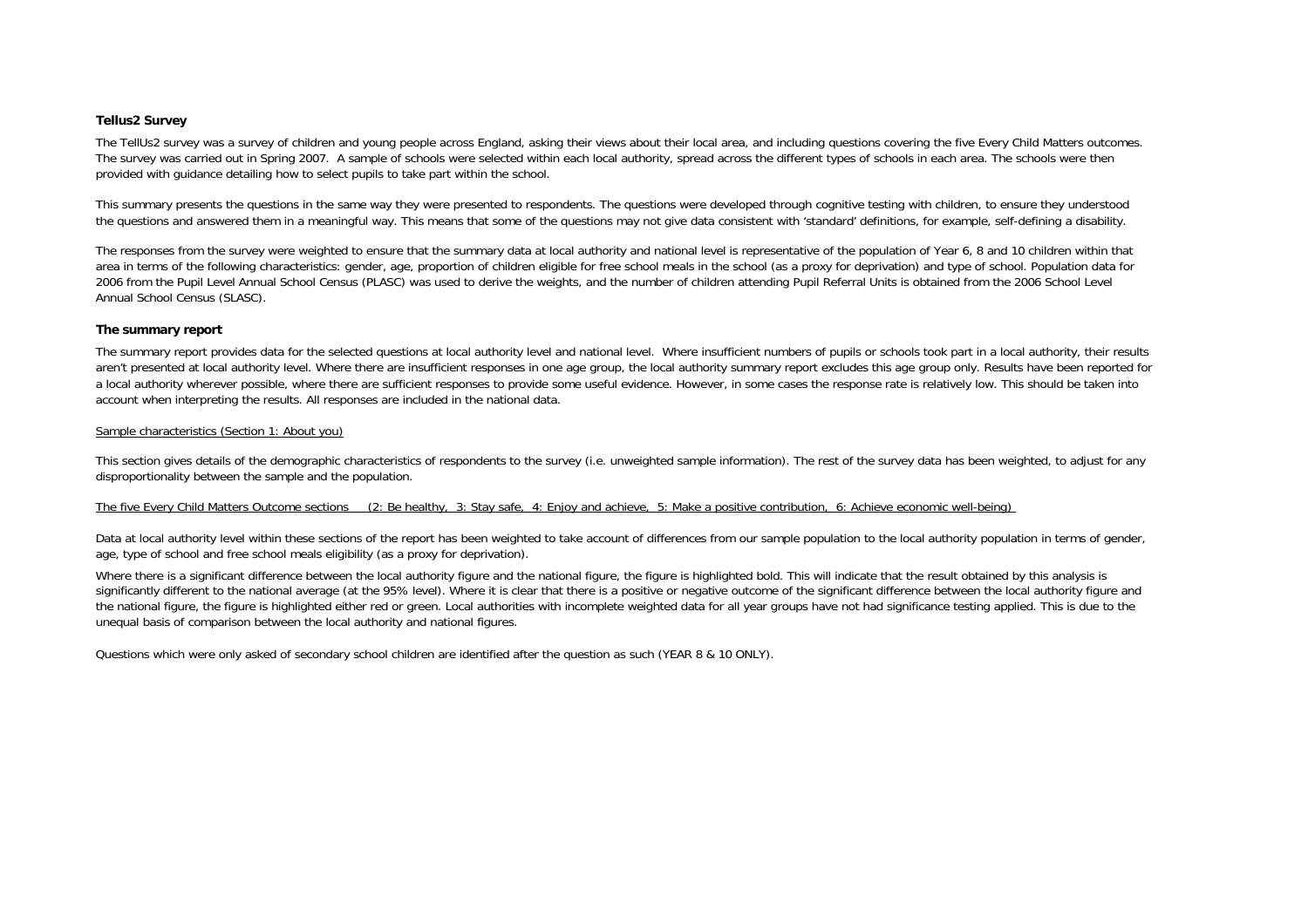### **Summary :**

### **Richmond-Upon-Thames**

| 1. About you                             |                  |            | 2: Being Healthy (continued)                                               |            |                | 2: Being Healthy (continued)                                             |            |                 |
|------------------------------------------|------------------|------------|----------------------------------------------------------------------------|------------|----------------|--------------------------------------------------------------------------|------------|-----------------|
|                                          | LA               | <b>NAT</b> |                                                                            | LA         | <b>NAT</b>     |                                                                          | LA         | NA <sup>®</sup> |
| Category                                 | All (%)          | All $(% )$ | Category                                                                   | All $(% )$ | All (%)        | Category                                                                 | All $(% )$ | All $($         |
| Are you:                                 |                  |            |                                                                            |            |                |                                                                          |            |                 |
| Male                                     | 47               | 50         | Table 2c: Over the last 7 days, on how many days have you spent at least   |            |                | Table 2h contd.: What do you think of the information and advice yo      |            |                 |
| Female                                   | 53               | 50         | 30 minutes doing sports or other active things? (Tick one box only)        |            |                | on the following things? (Tick one box only) (YEAR 8 & 10 ONLY)          |            |                 |
| How old are you?                         |                  |            | None                                                                       |            |                | It's good enough                                                         |            |                 |
| Year 6 (Aged 10 & 11)                    | 38               | 41         | $1-2$ days                                                                 |            | 18             | Eating healthy food                                                      | 76         | 80              |
| Year 8 (Aged 12 & 13)                    | 32               | 32         | 3-5 days                                                                   | 35         | 35             | Alcohol                                                                  |            | 73              |
| Year 10 (Aged 14 & 15)                   | 30               | 26         | 6 days or more                                                             | 39         | 38             | Smoking                                                                  |            | 74              |
|                                          |                  |            | Don't Know                                                                 |            |                | Drugs                                                                    | 65         | 69              |
| Which one of these best describes you?   |                  |            |                                                                            |            |                | Sex and relationships                                                    | 54         | 63              |
| White                                    | 73               | 78         | Table 2d : Have you ever smoked a cigarette? (Tick one box only)           |            |                |                                                                          |            |                 |
| Mixed race                               |                  |            | <b>No</b>                                                                  | 77         | 73             | Table 2i: Which of the following things, if any, do you worry about the  |            |                 |
| Asian or Asian British                   |                  |            | Yes                                                                        |            | 21             | most? (Tick all that apply)                                              |            |                 |
| <b>Black or Black British</b>            |                  |            | Prefer not to say                                                          | 5          |                | <b>Being bullied</b>                                                     | 25         | 25              |
| Chinese or other                         |                  |            |                                                                            |            |                | School work                                                              | 39         | 35              |
| Don't Know                               |                  |            | Table 2e : Have you ever had an alcoholic drink- a whole drink, not just a |            |                | Exams                                                                    | 53         | 51              |
| Which of these are you, if any?          |                  |            | sip? (Tick one box only)                                                   |            |                | Girlfriends/boyfriends/sex (year 8 & 10 only)                            | 32         | 28              |
| <b>Disabled</b>                          |                  |            | No.                                                                        | 50         | 42             | Being healthy                                                            |            | 32              |
| Deaf                                     |                  |            | <b>Yes</b>                                                                 | 35         | 48             | Money                                                                    | 31         | 29              |
| <b>Blind</b>                             |                  |            | Prefer not to say                                                          | 15         | 10             | Friendships                                                              | 44         | 39              |
| None of these                            | 99               | 99         |                                                                            |            |                | My Future                                                                | 36         | 30              |
| Do you receive free school meals?        |                  |            | Table 2f : In the last four weeks, how many times, if any, have you got    |            |                | Getting into trouble                                                     | 29         | 27              |
| Yes                                      | 14               | 15         | drunk? (Tick one box only)                                                 |            |                | My parents or family                                                     | 33         | 29              |
| <b>No</b>                                | 81               | 81         | None                                                                       | 17         | 23             |                                                                          |            |                 |
| Don't Know                               |                  |            | Once/Twice                                                                 |            | 12             |                                                                          |            |                 |
| Do you receive extra help at school with |                  |            | Three or more times                                                        |            |                | Table 2j: If you had a problem at home that you couldn't talk to your    |            |                 |
| your learning or behaviour from someone  |                  |            | Prefer not to say/ Don't know/remember                                     |            |                | mum/step mum or dad/step dad or your carer about, who if anyone v        |            |                 |
| other than your teacher?                 |                  |            |                                                                            |            |                | you talk to about it or ask for help? (Tick all that apply) (YEAR 8 & 10 |            |                 |
| Yes                                      | 18               | 22         | Table 2g: Which of these drugs, if any, have you taken in the last four    |            |                | ONLY)                                                                    |            |                 |
| <b>No</b>                                | 72               | 66         | weeks? (Tick all that apply) (YEAR 8 & 10 ONLY)                            |            |                | Nobody                                                                   | 15         | 14              |
| Don't Know                               | 10 <sup>10</sup> | 13         | I have never taken any drugs                                               | 80         | 80             | Brother(s) or sister(s)                                                  | 38         | 37              |
|                                          |                  |            | I houself to keep only drugs in the loot four                              |            | $\overline{ }$ | Other family members (that you don't live                                |            |                 |

|  | 2: Being Healthy |  |
|--|------------------|--|
|  |                  |  |

| Table 2a: How healthy are you? (Tick one box only) |    |    | Solvents (e.g. sniffing or breathing in glue, |  |
|----------------------------------------------------|----|----|-----------------------------------------------|--|
| Very healthy                                       | 33 | 21 | gas aerosols)                                 |  |
| Quite healthy                                      | 52 | 55 | Other drugs (e.g. Cocaine, LSD, Ecstasy,      |  |
| Not very healthy                                   |    |    |                                               |  |
| Don't Know                                         |    |    |                                               |  |
|                                                    |    |    | Heroin, speed, magic mushrooms)               |  |

### **Table 2b: How many portions of fruit and vegetables do you eat in a day normally? (Tick one box only)**

| None       | 5  |    |
|------------|----|----|
| $1 - 2$    | 20 | 26 |
| $3 - 4$    | 41 | 40 |
| 5 or more  | 27 | 23 |
| Don't Know |    | 6  |
|            |    |    |

| <b>Nout you</b>        |            |            | 2: Being Healthy (continued)                                             |            |         |                                                                      | 2: Being Healthy (continued) |            |  |  |
|------------------------|------------|------------|--------------------------------------------------------------------------|------------|---------|----------------------------------------------------------------------|------------------------------|------------|--|--|
|                        |            | NA1        |                                                                          |            | NA.     |                                                                      |                              | <b>NAT</b> |  |  |
| egory                  | All $(\%)$ | All $(\%)$ | Category                                                                 | All $(\%)$ | All (%) | Category                                                             | All (%)                      | All $(% )$ |  |  |
| you:                   |            |            |                                                                          |            |         |                                                                      |                              |            |  |  |
| Male                   |            | 50         | Table 2c: Over the last 7 days, on how many days have you spent at least |            |         | Table 2h contd.: What do you think of the information and advice you |                              |            |  |  |
| Female                 | 53         | 50         | 30 minutes doing sports or other active things? (Tick one box only)      |            |         | on the following things? (Tick one box only) (YEAR 8 & 10 ONLY)      |                              |            |  |  |
| w old are you?         |            |            | None                                                                     |            |         | It's good enough                                                     |                              |            |  |  |
| Year 6 (Aged 10 & 11)  |            | 41         | $1-2$ days                                                               |            |         | Eating healthy food                                                  |                              | 80         |  |  |
| Year 8 (Aged 12 & 13)  | 32         | 32         | 3-5 davs                                                                 | 35         | 35      | Alcohol                                                              |                              | 73         |  |  |
| Year 10 (Aged 14 & 15) | 30         | 26         | 6 days or more                                                           | 39         | 38      | Smoking                                                              |                              | 74         |  |  |
|                        |            |            | Don't Know                                                               |            |         | Druas                                                                |                              | 69         |  |  |

| <u>E NESTALINES YUU M</u> |  |  |                                                                  |                                                                            |  | <b>SEX AND TERMIONS INDS</b>                                            |  |
|---------------------------|--|--|------------------------------------------------------------------|----------------------------------------------------------------------------|--|-------------------------------------------------------------------------|--|
|                           |  |  | Table 2d : Have you ever smoked a cigarette? (Tick one box only) |                                                                            |  |                                                                         |  |
|                           |  |  |                                                                  |                                                                            |  | Table 2i: Which of the following things, if any, do you worry about the |  |
| <b>British</b>            |  |  | Yes.                                                             |                                                                            |  | most? (Tick all that apply)                                             |  |
| <b>British</b>            |  |  | Prefer not to say                                                |                                                                            |  | Being bullied                                                           |  |
|                           |  |  |                                                                  |                                                                            |  | School work                                                             |  |
|                           |  |  |                                                                  | Table 2e : Have you ever had an alcoholic drink- a whole drink, not just a |  |                                                                         |  |

#### **sip? (Tick one box only)**

| .<br>__ |               |    |                   |    |               |    |                     |
|---------|---------------|----|-------------------|----|---------------|----|---------------------|
|         |               |    | <b>INO</b>        |    | Being healthy |    | $\sim$ $\sim$<br>ےں |
|         |               |    | Yes               | 40 | Money         |    | $\sim$<br>∠ະ        |
|         |               |    | Prefer not to say |    | Friendships   | 44 | ЗS                  |
|         | $\alpha$<br>ື | ັັ |                   |    | Future<br>Mv  |    | n c<br>◡            |
|         |               |    |                   |    |               |    |                     |

| <u>VOU TECENYE ITEE SCHOOLINEAIS?</u> |  |  | Table 21. III the last four weeks, flow many times, if any, have you got |  |  | -49                                                                   | z i |          |
|---------------------------------------|--|--|--------------------------------------------------------------------------|--|--|-----------------------------------------------------------------------|-----|----------|
| Yes                                   |  |  | drunk? (Tick one box only)                                               |  |  |                                                                       |     | oc<br>∠ະ |
|                                       |  |  | None                                                                     |  |  |                                                                       |     |          |
| Don't Know                            |  |  | Once/Twice                                                               |  |  |                                                                       |     |          |
| vou receive extra help at school with |  |  | Three or more times                                                      |  |  | Table 2j: If you had a problem at home that you couldn't talk to your |     |          |
| ır learning or behaviour from someone |  |  | Prefer not to say/ Don't know/remember                                   |  |  | mum/step mum or dad/step dad or your carer about, who if anyone y     |     |          |

#### <sup>72</sup> 66 Nobody 15 <sup>14</sup> **weeks? (Tick all that apply) (YEAR 8 & 10 ONLY)** I have never taken any drugs 80 80 80 8 7Cannabis (weed, grass, hash) 10 9 Friends 72 71 Very healthy 33 31 gas aerosols) 5 3 Neighbour 7 6 Quite healthy 52 55 55 Other drugs (e.g. Cocaine, LSD, Ecstasy, Teachers or adult at school 13 14<br>Natural bothers or adult at school 13 14 5 and the contract of the contract of the contract of the contract of the contract of the contract of the contract of the contract of the contract of the contract of the contract of the contract of the contract of the cont Solvents (e.g. sniffing or breathing in glue, gas aerosols) I haven't taken any drugs in the last four weeks**Table 2g : Which of these drugs, if any, have you taken in the last four**

| $\epsilon$ zb. How many portions of fruit and vegetables do you eat in a day. |  |    |                                         |                                                                          |    | A telephone neipline | v |  |
|-------------------------------------------------------------------------------|--|----|-----------------------------------------|--------------------------------------------------------------------------|----|----------------------|---|--|
| ally? (Tick one box only)                                                     |  |    |                                         | Table 2h: What do you think of the information and advice you get on the |    |                      |   |  |
| one                                                                           |  |    |                                         | following things? (Tick one box only) (YEAR 8 & 10 ONLY)                 |    |                      |   |  |
|                                                                               |  | 26 | Need more/better information and advice |                                                                          |    |                      |   |  |
|                                                                               |  | 40 | Eating healthy food                     | -4                                                                       | 20 |                      |   |  |
| or more                                                                       |  | 23 | Alcohol                                 |                                                                          |    |                      |   |  |
| on't Know                                                                     |  |    | Smoking                                 |                                                                          | 26 |                      |   |  |
|                                                                               |  |    | Drugs                                   |                                                                          |    |                      |   |  |
|                                                                               |  |    | Sex and relationships                   |                                                                          |    |                      |   |  |
|                                                                               |  |    |                                         |                                                                          |    |                      |   |  |

| 2: Being Healthy (continued) |  |
|------------------------------|--|
|                              |  |
| Category                     |  |

**Table 2h contd. : What do you think of the information and advice you get on the following things? (Tick one box only) (YEAR 8 & 10 ONLY)**

|      |    |    | It's good enough      |    |    |
|------|----|----|-----------------------|----|----|
|      |    | 18 | Eating healthy food   | 76 | 80 |
|      | 35 | 35 | Alcohol               | 66 | 73 |
| more | 39 | 38 | Smoking               | 66 | 74 |
| W    |    |    | Drugs                 | 65 | 69 |
|      |    |    | Sex and relationships | 54 | 63 |

| Table 2i : Which of the following things, if any, do you worry about the |  |  |  |  |
|--------------------------------------------------------------------------|--|--|--|--|
| most? (Tick all that apply)                                              |  |  |  |  |

| .                                                                          |    |                      |                                               |    |    |
|----------------------------------------------------------------------------|----|----------------------|-----------------------------------------------|----|----|
| Prefer not to say                                                          |    |                      | Being bullied                                 | 25 | 25 |
|                                                                            |    |                      | School work                                   | 39 | 35 |
| Table 2e : Have you ever had an alcoholic drink- a whole drink, not just a |    |                      | Exams                                         | 53 | 51 |
| sip? (Tick one box only)                                                   |    |                      | Girlfriends/boyfriends/sex (year 8 & 10 only) | 32 | 28 |
| No                                                                         |    | 42                   | Being healthy                                 | 40 | 32 |
| Yes                                                                        | 35 | 48                   | Money                                         | 31 | 29 |
| Prefer not to say                                                          | 15 | 10                   | Friendships                                   | 44 | 39 |
|                                                                            |    |                      | My Future                                     | 36 | 30 |
| Table 2f : In the last four weeks, how many times, if any, have you got    |    | Getting into trouble | 29                                            | 27 |    |
| drunk? (Tick one box only)                                                 |    |                      |                                               | 33 | 29 |
|                                                                            |    |                      |                                               |    |    |

## **Table 2j: If you had a problem at home that you couldn't talk to your mum/step mum or dad/step dad or your carer about, who if anyone would you talk to about it or ask for help? (Tick all that apply) (YEAR 8 & 10 ONLY)**

|    |                                                                                                       | . <i>.</i>                                                                                                                                                |    |                                              |  |  |
|----|-------------------------------------------------------------------------------------------------------|-----------------------------------------------------------------------------------------------------------------------------------------------------------|----|----------------------------------------------|--|--|
|    |                                                                                                       | Nobody                                                                                                                                                    |    |                                              |  |  |
| 80 | 80                                                                                                    | Brother(s) or sister(s)                                                                                                                                   | 38 | 37                                           |  |  |
|    |                                                                                                       | Other family members (that you don't live                                                                                                                 |    |                                              |  |  |
|    |                                                                                                       | with)                                                                                                                                                     | 29 | 29                                           |  |  |
| 10 |                                                                                                       | <b>Friends</b>                                                                                                                                            | 72 |                                              |  |  |
|    |                                                                                                       | Friend's parent                                                                                                                                           |    |                                              |  |  |
|    |                                                                                                       | Neighbour                                                                                                                                                 |    |                                              |  |  |
|    |                                                                                                       | Teachers or adult at school                                                                                                                               | 13 | 14                                           |  |  |
|    |                                                                                                       |                                                                                                                                                           |    |                                              |  |  |
|    |                                                                                                       | workers                                                                                                                                                   |    |                                              |  |  |
|    |                                                                                                       | Youth group leaders or sports coach                                                                                                                       |    |                                              |  |  |
|    |                                                                                                       | A telephone helpline                                                                                                                                      |    |                                              |  |  |
|    |                                                                                                       | Someone else                                                                                                                                              |    |                                              |  |  |
|    |                                                                                                       | Don't know                                                                                                                                                |    |                                              |  |  |
|    | eks? (Tick all that apply) (YEAR 8 & 10 ONLY)<br>owing things? (Tick one box only) (YEAR 8 & 10 ONLY) | $\mathfrak{g}$ . Which of these drugs, if any, have you taken in the last four<br>lle 2h : What do you think of the information and advice you get on the |    | Counsellor or social worker or other support |  |  |

Note: Figures in bold indicate that the local authority figure is significantly different from the national average, at the 95% confidence level. If the difference indicates a positive outcome for children and young people the local authority then the local authorities' figure is also coloured green. If it indicates a negative outcome then it is coloured red. If there is a difference but it does not necessarily mean a positive or negative ou then the local authority figure is bold but coloured black. Unweighted data in the 'About You' section has not had significance testing applied.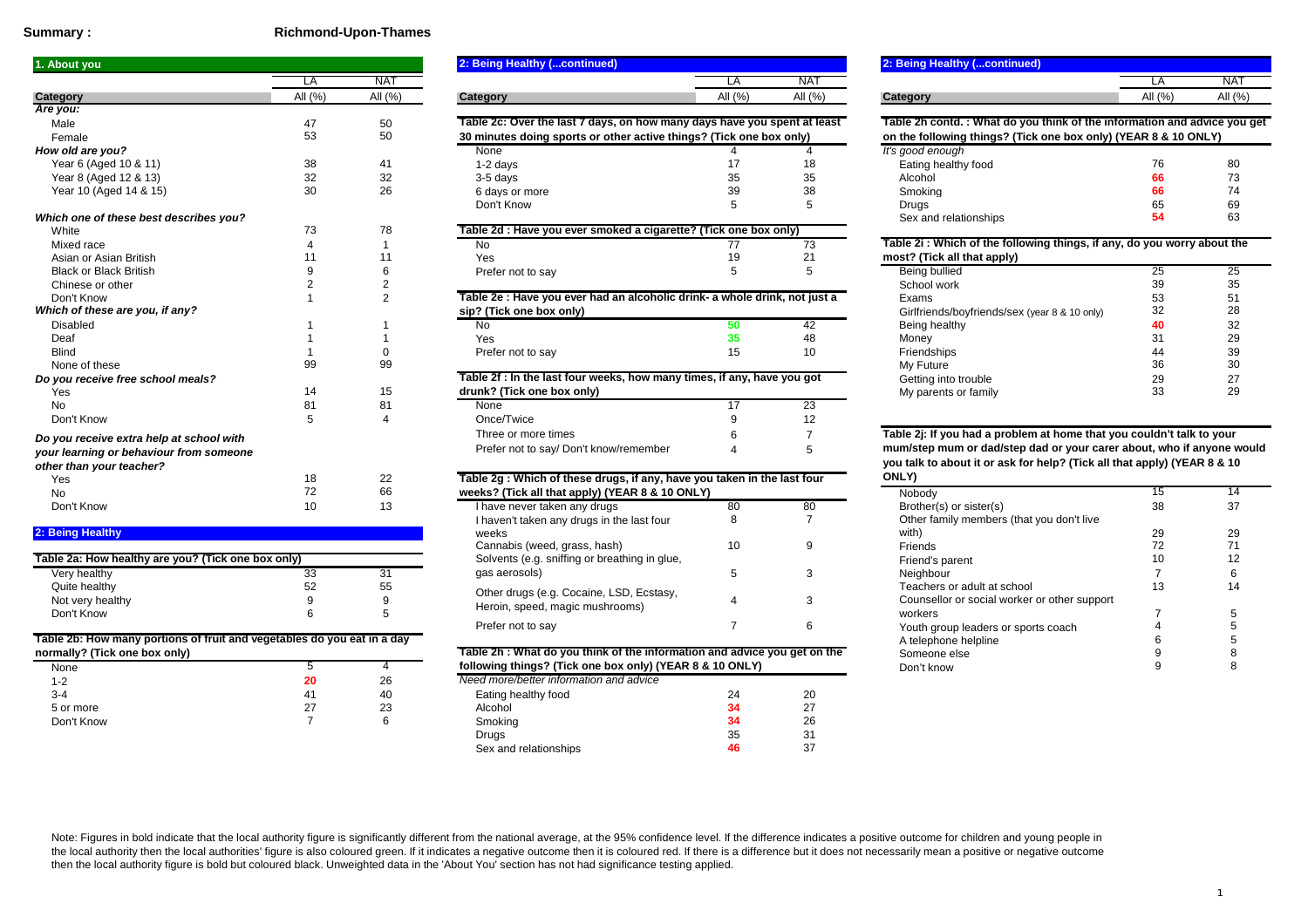### **Summary :**

## **Richmond-Upon-Thames**

| 3: Staying safe                                                     |         |            | 4: Enjoy and achieve                                                     |            |            | 4: Enjoy and achieve (continued)                                      |           |           |
|---------------------------------------------------------------------|---------|------------|--------------------------------------------------------------------------|------------|------------|-----------------------------------------------------------------------|-----------|-----------|
|                                                                     |         | <b>NAT</b> |                                                                          |            | <b>NAT</b> |                                                                       | LA        | <b>NA</b> |
| Category                                                            | All (%) | All (%)    | Category                                                                 | All $(% )$ | All $(\%)$ | Category                                                              | All $(%)$ | All (     |
| Table 3a: How safe or unsafe from being hurt by other people do you |         |            | Table 4a: For each of the things below, please tick the box that shows   |            |            | Table 4d contd: Why don't you go to these at the moment? (Tick all    |           |           |
| feel? (Tick one box only)                                           |         |            | how often it is true for you. (Tick one box only)                        |            |            | apply)                                                                |           |           |
| Very/Quite safe                                                     |         |            | I enjoy school                                                           |            |            | Don't like the people who go                                          | 10        | 10        |
| Around the local area                                               | 74      | 74         | Always/ Most of the time                                                 | 66         | 58         | Parent doesn't let me                                                 | 12        | 11        |
| On public transport                                                 | 69      | 68         | Sometimes                                                                | 28         | 34         | Feel unsafe travelling home                                           | 11        |           |
| Going to and from school                                            | 85      | 85         | Never                                                                    |            | 9          | I have a disability, sight or hearing problem                         |           |           |
| In school                                                           | 84      | 85         |                                                                          |            |            |                                                                       |           |           |
| At home                                                             | 96      | 95         | I try my best at school                                                  |            |            | Something else                                                        |           | 10        |
| A bit/Very unsafe                                                   |         |            | Always/ Most of the time                                                 | 84         | 81         | Nothing stops me                                                      | 18        | 15        |
| Around the local area                                               | 25      | 25         | Sometimes                                                                |            | 17         | Don't know                                                            | 15        | 17        |
| On public transport                                                 | 29      | 27         | Never                                                                    |            | 3          |                                                                       |           |           |
| Going to and from school                                            |         | 13         |                                                                          |            |            | Table 4e: If new activities opened up in your area, how would you mo  |           |           |
| In school                                                           |         | 14         | Table 4b: Which of the things below, if any, might help you do better in |            |            |                                                                       |           |           |
| At home                                                             |         |            | school? (Tick all that apply)                                            |            |            | like to find out about them? (Tick all that apply) (YEAR 8 & 10 ONLY) |           |           |
| Don't know                                                          |         |            | More help from teachers                                                  | 42         | 40         | Family                                                                |           |           |
| Around the local area                                               |         |            | More fun/interesting lessons                                             |            | 79         | Friends                                                               |           |           |
| On public transport                                                 |         |            | A quieter/better behaved class or group                                  | 42         | 40         | Youth clubs/groups                                                    |           |           |
| Going to and from school                                            |         |            | Smaller classes/groups                                                   | 38         | 36         | School teachers                                                       |           |           |
| In school                                                           |         |            | Fewer bullies                                                            | 28         | 31         | Posters/local paper/leaflets                                          |           |           |
| At home                                                             |         |            | More help from family and friends                                        | 24         | 22         |                                                                       |           |           |

### **Table 3b : How often, if at all, have you been bullied in school in the last four weeks? (Tick one box only)**

|                                          |    | .                              |
|------------------------------------------|----|--------------------------------|
| Never                                    |    |                                |
| A couple of times in the last four weeks | 16 | Table 4c: Which of these, if a |
| About once a week                        |    | the moment? (Tick all that an  |
| Two or three times a week                |    | A youth club or youth group    |
| Most days                                |    | Swimming pool<br>Sports club   |
|                                          |    |                                |

| Table 3c : How well does your school deal with bullying? (Tick one box) |  |  | After-school or breakfast club               | Good enough                            |  |
|-------------------------------------------------------------------------|--|--|----------------------------------------------|----------------------------------------|--|
| Very/Quite well                                                         |  |  |                                              | Need a little more/better things to do |  |
| Not verv/Not at all well                                                |  |  | Music group or lesson (not in school lesson) | Need a lot more/better things to do    |  |
| Bullying not a problem in my school                                     |  |  | Art, craft, dance, drama, film-making        |                                        |  |
| Don't know                                                              |  |  | group/class (not in school lessons)          |                                        |  |

| Note: Data for table 4c and 4e have been removed due to the discovery of a |
|----------------------------------------------------------------------------|
| last minute error.                                                         |

|                                                                   |            |            | $\cdots$ = $\cdots$ , $\cdots$ and ability $\cdots$                    |            |            |                                                                       |            |            |  |  |
|-------------------------------------------------------------------|------------|------------|------------------------------------------------------------------------|------------|------------|-----------------------------------------------------------------------|------------|------------|--|--|
|                                                                   |            | <b>NAT</b> |                                                                        |            | <b>NAT</b> |                                                                       |            | <b>NAT</b> |  |  |
| tegory                                                            | All $(\%)$ | All $(\%)$ | Category                                                               | All $(\%)$ | All $(\%)$ | Category                                                              | All $(\%)$ | All $(% )$ |  |  |
| lle 3a: How safe or unsafe from being hurt by other people do you |            |            | Table 4a: For each of the things below, please tick the box that shows |            |            | Table 4d contd: Why don't you go to these at the moment? (Tick all th |            |            |  |  |
| 1? (Tick one box only)                                            |            |            | how often it is true for you. (Tick one box only)                      |            |            | apply)                                                                |            |            |  |  |
| y/Quite safe                                                      |            |            | I enjoy school                                                         |            |            | Don't like the people who go                                          |            | 10         |  |  |
| Around the local area                                             | 74         | 74         | Always/ Most of the time                                               | 66         | 58         | Parent doesn't let me                                                 |            | 11         |  |  |
| On public transport                                               |            | 68         | Sometimes                                                              |            | 34         | Feel unsafe travelling home                                           |            |            |  |  |
| Going to and from school                                          | 85         | 85         | Never                                                                  |            |            |                                                                       |            |            |  |  |
| In school                                                         | 84         | 85         |                                                                        |            |            | I have a disability, sight or hearing problem                         |            |            |  |  |
| At home                                                           | 96         | 95         | I try my best at school                                                |            |            | Something else                                                        |            | 10         |  |  |
| it/Very unsafe                                                    |            |            | Always/ Most of the time                                               | 84         | 81         | Nothing stops me                                                      |            | 15         |  |  |
| Around the local area                                             | 25         | 25         | Sometimes                                                              |            |            | Don't know                                                            |            | 17         |  |  |
| On public transport                                               |            | 27         | Never                                                                  |            |            |                                                                       |            |            |  |  |
| Coing to and from echool                                          |            |            |                                                                        |            |            |                                                                       |            |            |  |  |

## **Table 4b: Which of the things below, if any, might help you do better in**

|                                                                   |  |  | school? (Tick all that apply)           |    |    |
|-------------------------------------------------------------------|--|--|-----------------------------------------|----|----|
|                                                                   |  |  | More help from teachers                 | 42 | 40 |
| the local area                                                    |  |  | More fun/interesting lessons            | 80 | 79 |
| lic transport                                                     |  |  | A quieter/better behaved class or group | 42 | 40 |
| o and from school                                                 |  |  | Smaller classes/groups                  | 38 | 36 |
| οl                                                                |  |  | Fewer bullies                           | 28 | 31 |
|                                                                   |  |  | More help from family and friends       | 24 | 22 |
| How often, if at all, have you been bullied in school in the last |  |  | Somewhere quiet at home to do homework  | 24 | 23 |
|                                                                   |  |  |                                         |    |    |
| s? (Tick one box only)                                            |  |  | None of these                           |    |    |

#### A couple of times in the last four weeks 16 17 **Table 4c: Which of these, if any, would you like to go to that you don't at** Need a little more information 44 44 44 44 42 42 k and the moment? (Tick all that apply) the moment of the moment of the moment of the moment of the moment of th

| A youth club or youth group    |  |
|--------------------------------|--|
| Swimming pool                  |  |
| Sports club                    |  |
| After-school or breakfast club |  |
|                                |  |

Other Nothing Art, craft, dance, drama, film-making group/class (not in school lessons)

|                                                                           |    |     | decisions about the local area ?! HCK one box only) (YEAR 8 & 10 ON |    |    |
|---------------------------------------------------------------------------|----|-----|---------------------------------------------------------------------|----|----|
| Table 4d : Why don't you go to these at the moment? (Tick all that apply) |    |     | Great deal/fair amount                                              | 25 | 24 |
| Don't have time                                                           | 34 | -31 | Not much/Not at all                                                 | 58 | 58 |
| There aren't any near me                                                  | 25 | 30  | Don't know                                                          |    | 18 |
| Don't like the ones near me                                               | 12 |     |                                                                     |    |    |
| Don't know what there is                                                  | 15 |     |                                                                     |    |    |
| Lack of transport                                                         |    | 14  |                                                                     |    |    |
| Costs too much.                                                           | 25 | 23  |                                                                     |    |    |

## **4: Enjoy and achieve (...continued)**

| А   | N              |             |                           |
|-----|----------------|-------------|---------------------------|
| (%) | $\omega$<br>мı | (0)<br>-311 | 10/<br>ΛH<br>$\mathbf{u}$ |

## **Table 4d contd: Why don't you go to these at the moment? (Tick all that apply)**

| . <i>.</i>                                    |    |    |  |
|-----------------------------------------------|----|----|--|
| Don't like the people who go                  | 10 | 10 |  |
| Parent doesn't let me                         | 12 | 11 |  |
| Feel unsafe travelling home                   | 11 | 9  |  |
| I have a disability, sight or hearing problem | 1  | 2  |  |
| Something else                                | 11 | 10 |  |
| Nothing stops me                              | 18 | 15 |  |
| Don't know                                    | 15 | 17 |  |
|                                               |    |    |  |

## **Table 4e: If new activities opened up in your area, how would you most like to find out about them? (Tick all that apply) (YEAR 8 &10 ONLY)**

|   | Family                       |  |
|---|------------------------------|--|
| 9 | Friends                      |  |
|   | Youth clubs/groups           |  |
| 6 | School teachers              |  |
|   | Posters/local paper/leaflets |  |
|   |                              |  |

### **Table 4f : Do you know enough about what activities there are for you to do in the area, or do you need more information? (Tick one box only) (YEAR 8 &10 ONLY)**

| <b>CRS: LIIUR UIIG DUA UIIIYI</b>    |  | <b>TIOTE OF LIGSE</b>                                                       |  | <u>ULANO OXIU VINLII</u>       |           |  |
|--------------------------------------|--|-----------------------------------------------------------------------------|--|--------------------------------|-----------|--|
|                                      |  |                                                                             |  | Know enough                    |           |  |
| uple of times in the last four weeks |  | Table 4c: Which of these, if any, would you like to go to that you don't at |  | Need a little more information |           |  |
| t once a week                        |  | the moment? (Tick all that apply)                                           |  | Need a lot more information    | <u>__</u> |  |

## **Table 4g : Overall, what do you think of the activities and things to do in**

|                   | your area? (Tick one box only)         |    |    |
|-------------------|----------------------------------------|----|----|
|                   | Good enough                            |    | zc |
|                   | Need a little more/better things to do | 46 | 45 |
| า school lesson). | Need a lot more/better things to do    |    |    |
|                   |                                        |    |    |

## **5: Making a positive contribution**

| Table 5a: How much are children and young people's views listened to in |    |    |
|-------------------------------------------------------------------------|----|----|
| decisions about the local area?(Tick one box only) (YEAR 8 & 10 ONLY)   |    |    |
| Great deal/fair amount                                                  | 25 | 24 |

| Great deal/fair amount | 25 | 24 |
|------------------------|----|----|
| Not much/Not at all    | 58 | 58 |
| Don't know             |    | 18 |